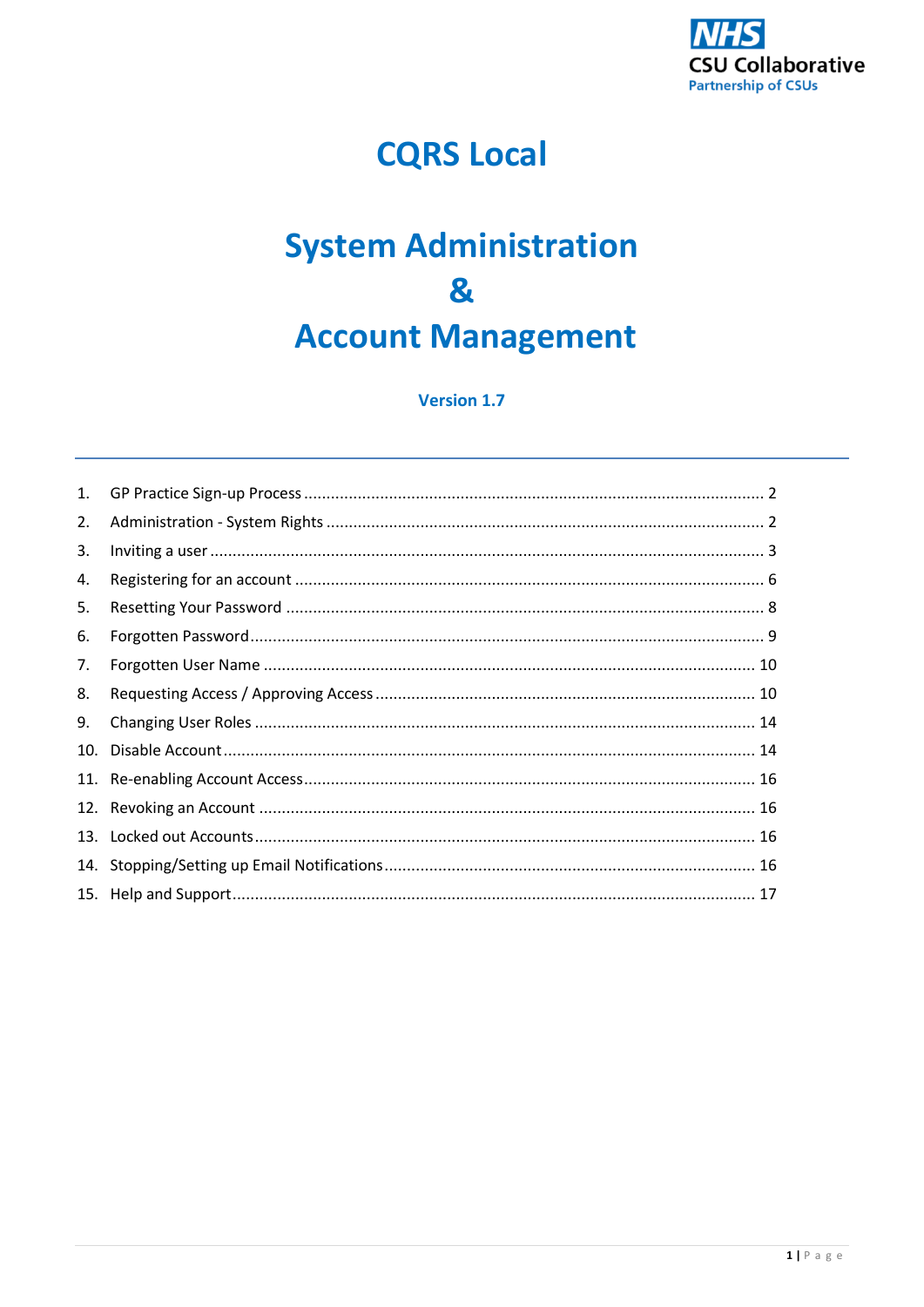

# 1. GP Practice Sign-up Process

<span id="page-1-0"></span>The below processes will assist Service Providers with gaining access to CQRS Local depending on your chosen approval level set up.

- 1. The CQRS Local Team will set up a Commissioner as a Super User who can set other users up at the CCG i.e. Commissioner User/Approver etc.
- 2. The Commissioner will then email out a link to their Service Providers for them to register for a CQRS Local account.



**CO** – Commissioning Organisation. **SP** – Service Provider. PM/BM – Practice Manager/Business Manager

A CQRS Local Admin Guide can be found in the following location to assist you.

<https://academy.midlandsandlancashirecsu.nhs.uk/cqrs-local-training-1/>

**Important Commissioner Note:** By default, the system is set up for practices to be single-level. Commissioning Organisations will need to select **or** de-select the approval level (single or multi-level process depending on individual practice requirements). Once this is done CO's can approve the incoming requests that they will receive from the Provider Approver (Practice Manager) who, after account approval will have the correct and authorised permissions on their account to approve practice colleagues. A Commissioner Approver can change the default settings for a Service Provider by following these simple steps: Home Page - Providers - View - Tick/Untick Multi-level approval box.

## 2. Administration - System Rights

<span id="page-1-1"></span>The CQRS Local Service Desk has full administration rights and all below functionality is available to them.

Below is a table detailing the system administration rights and what users can/can't do.

Commissioner Note – If a Commissioner Admin locks their account they will need to consult with the Service Desk.

Service Providers Note - It isimportant to note that if a GP practice is set up as a single-level approval, all account requests will be sent to the Commissioner to approve. For GP practices who have opted to be multi-level, all account requests will be sent to the Practice/Business Manager. For further information on single and multilevel, please refer to the video tutorials located on the [CQRS Local Academy site.](https://academy.midlandsandlancashirecsu.nhs.uk/cqrs-local-training-1/)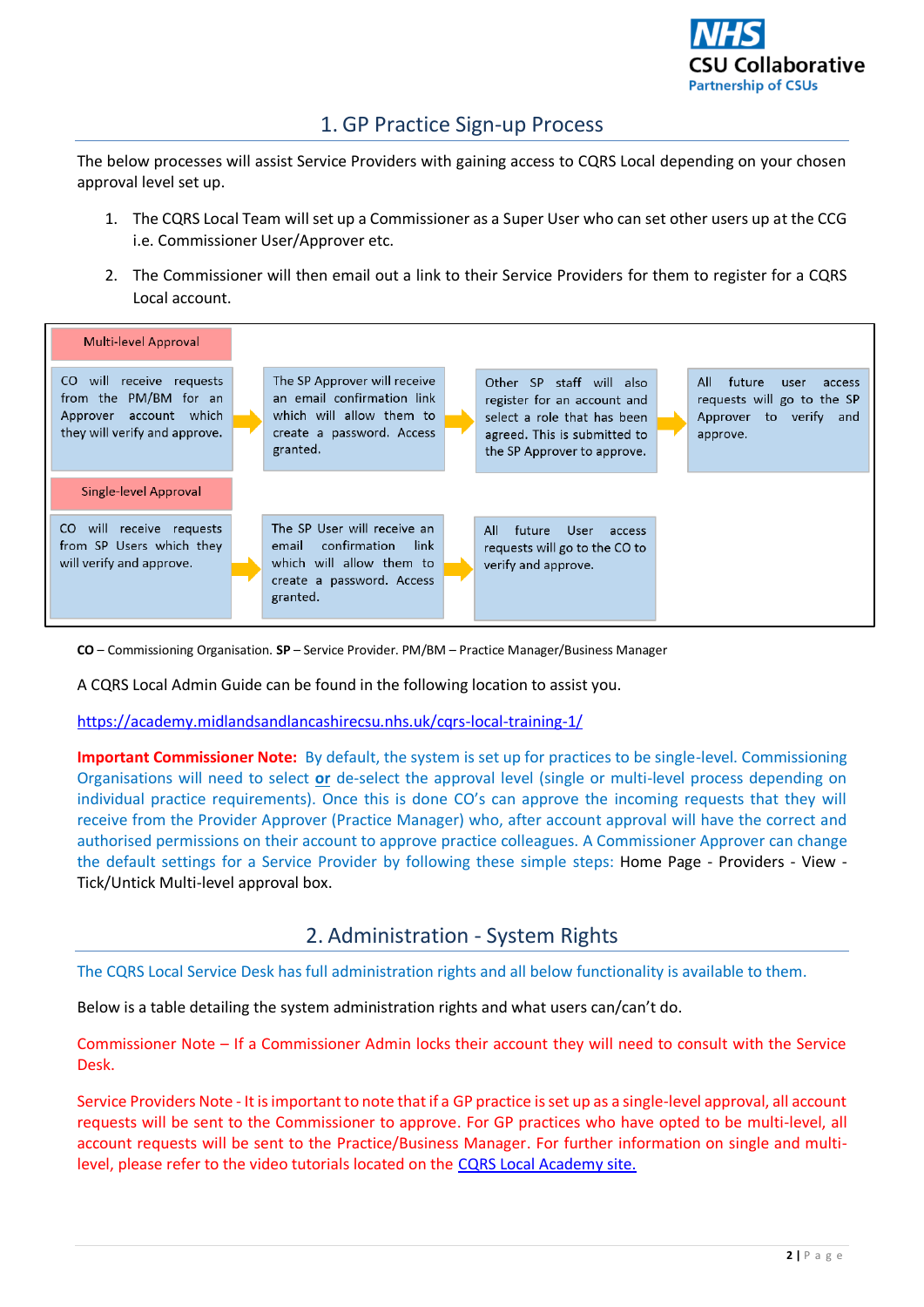

#### What the roles mean

#### Commissioner User (Tier 1)

## Commissioner Approver (Tier 2)

| <b>Commissioning Organisation</b>                             |                   | Comm Approver   Comm User |             | Comm           | Service     |
|---------------------------------------------------------------|-------------------|---------------------------|-------------|----------------|-------------|
| Activity                                                      | (Tier 1)          | (Admin)                   | (Tier 1)    | <b>Finance</b> | <b>Desk</b> |
| Setting up a new Commissioner staff member with system access | $\mathbf x$       |                           | ×           | $\mathbf{x}$   |             |
| Approving system access                                       | $\mathbf x$       |                           | $\mathbf x$ | $\mathbf{x}$   |             |
| Unlocking a Commissioner staff member's account               |                   |                           | $\mathbf x$ | ιx,            |             |
| Resetting a Commissioner staff member's password              | No (self service) |                           |             |                |             |
| Re-enabling /Disabling/Revoking a Comm staff member's account |                   |                           |             | ×              |             |

| <b>Service Provider Activity</b><br><b>SP Approver</b>                                      |                   | <b>SP User</b>            | <b>SP Finance</b> | Service     |
|---------------------------------------------------------------------------------------------|-------------------|---------------------------|-------------------|-------------|
| <b>Activity</b>                                                                             | (Admin)           |                           |                   | <b>Desk</b> |
| Setting up a new Service Provider staff member with system access (not an Approver account) |                   | $\boldsymbol{\mathsf{x}}$ | $\mathbf x$       |             |
| Approving system access                                                                     |                   | $\mathbf x$               | $\mathbf x$       |             |
| Unlocking a SP staff member's account                                                       |                   |                           | $\mathbf x$       |             |
| Re-setting a SP staff member's password                                                     | No (self service) |                           |                   |             |
| Re-enabling /Disabling/Revoking a SP staff member's account                                 |                   | ×                         | $\mathbf x$       |             |

<span id="page-2-0"></span>For a full user matrix and flow diagram, please refer to our Academy - [All User Roles Matrix and Flow Diagram.](https://academy.midlandsandlancashirecsu.nhs.uk/cqrs-local-training-1/)

## 3. Inviting a user

**Important Service Provider Note:** – this function can only be carried out by practices who have opted to be a multi-level approval practice. Any practice who are single-level approval you will need to register all users. Please refer to the section on [registering for an account.](#page-5-0)

This function allows you to invite a new user to access your organisation's CQRS Local. To invite a user, please follow the below process.

1. From your CQRS Local homepage, click on the **Users** menu tile.



## 2. Next is to click on the **Invite** button.

|  | # | 10 | Search First Name or Last Name |  |  |  |
|--|---|----|--------------------------------|--|--|--|
|--|---|----|--------------------------------|--|--|--|

- 3. Enter the email address of the user that you would like to invite.
- 4. After you have entered the person's email address, click on the **blue arrow.**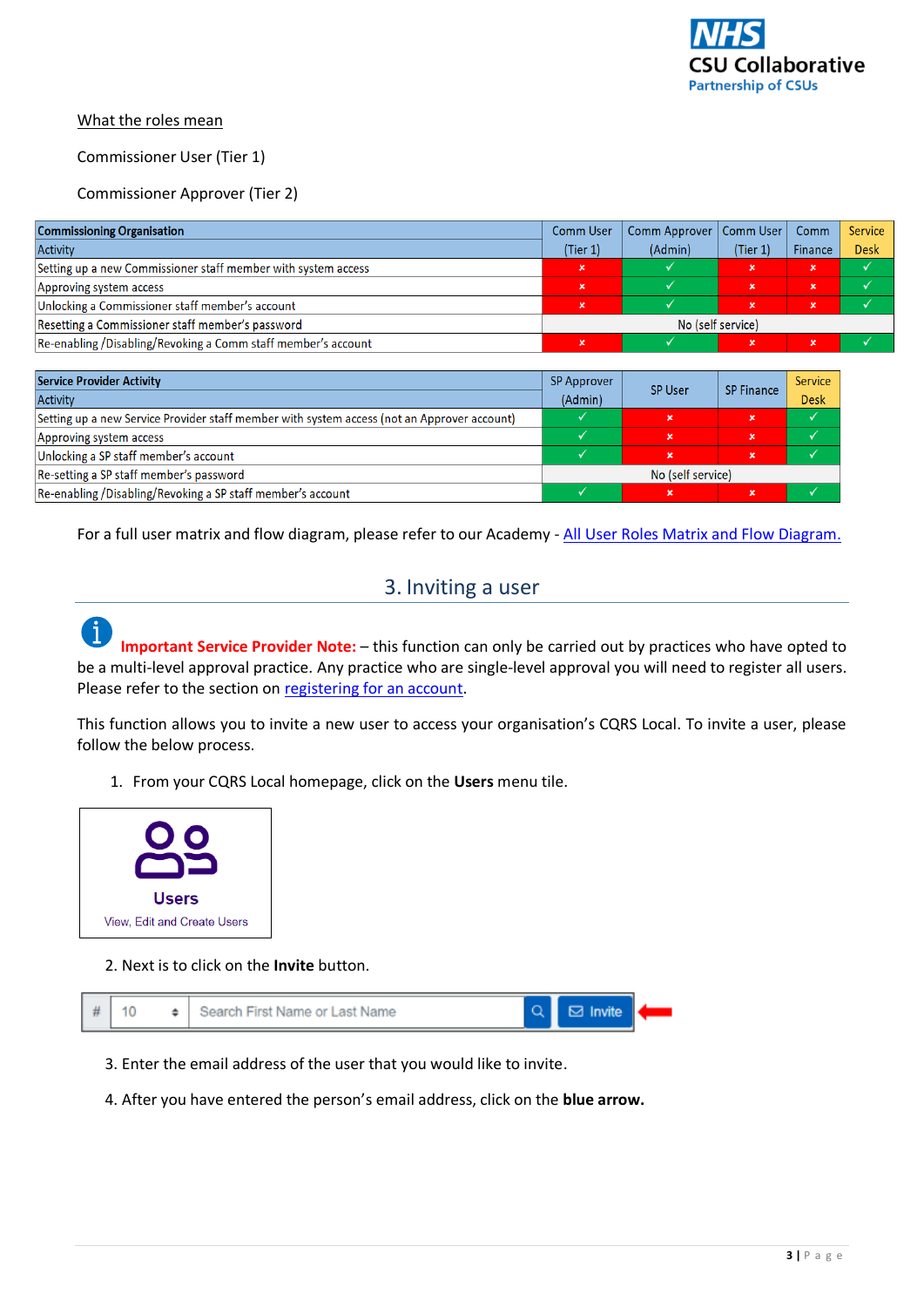

| <b>Send invitation</b><br>Pending Invitation                              |  |  |  |  |
|---------------------------------------------------------------------------|--|--|--|--|
|                                                                           |  |  |  |  |
| User                                                                      |  |  |  |  |
| Please enter the email address of the user that you would like to invite: |  |  |  |  |
| ⊠<br>jessica.finn@fis.nhs.uk                                              |  |  |  |  |
| Invitation can be sent to a new user only.                                |  |  |  |  |

## 5. Enter the first and last name of the new user.

## 6. Click on **Next.**

| <b>User Details</b>                                                 |                     |
|---------------------------------------------------------------------|---------------------|
| This user does not exist in the system, please enter their details: |                     |
| First Name                                                          | Last Name           |
| Jossica                                                             | Finn                |
|                                                                     |                     |
|                                                                     | KI Previous Next Di |

7. Select the organisation you want to invite the new user to and click **Next.**

| <b>User Organisation</b>                                      |                        |
|---------------------------------------------------------------|------------------------|
| Please select the organisation you want to invite Jessica to: |                        |
| Rockall Medical                                               |                        |
|                                                               | KI Previous<br>Next Di |

8. Next is to select the role you wish for the user to be set up with. Note – if the role is for an approver role, this can only be done by a Commissioner Approver.

9. Click the **Next** button.

| <b>User Role</b>                                     |                        |
|------------------------------------------------------|------------------------|
| Please select a role for Jessica at Rockall Medical: |                        |
| Provider Finance                                     |                        |
| <b>Provider User</b>                                 |                        |
|                                                      | Next Di<br>KI Previous |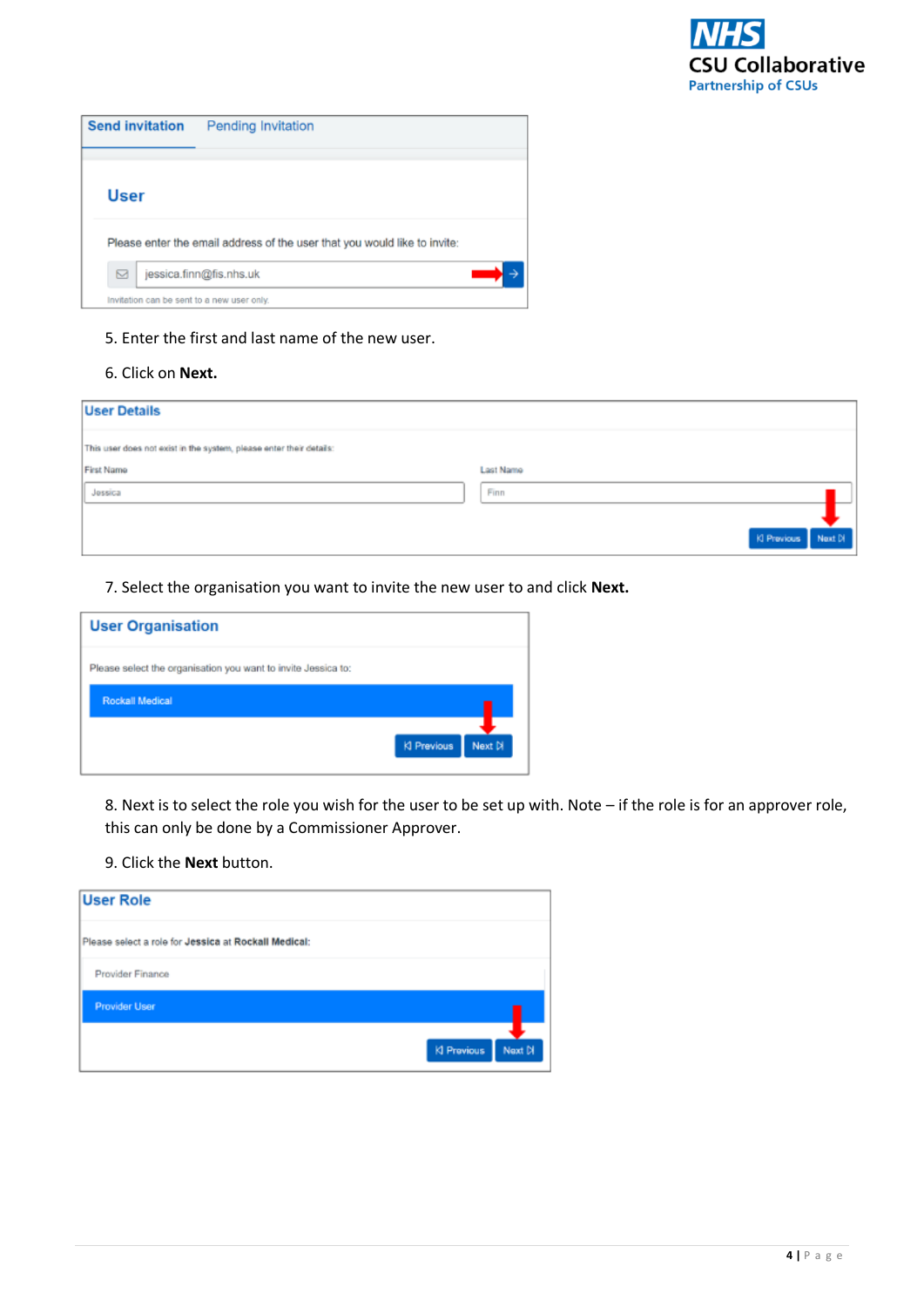

10. An email invite will generate. Check that everything is correct and then click **Send.**

| User Invite $\boxdot$          |                                          |
|--------------------------------|------------------------------------------|
| First Name: Jessica            |                                          |
| Last Name: Finn                |                                          |
| Email: jessica.firm@fis.nhs.uk |                                          |
| Organisation: Rockall Medical  |                                          |
| Role: Provider User            |                                          |
|                                |                                          |
|                                |                                          |
|                                | Send $\rightarrow$<br><b>KI Previous</b> |

After you have clicked on **Send,** you will receive notification that the invite was successfully sent.

#### **What will happen now?**

The recipient will then receive an email which will look similar to the one shown below. They will then click on the link within the emails as highlighted below.



The user will need to enter their details and click on the **Register** button to register for an account. Once entered an email will be sent to confirm the account.

| Register |                           |                                                                                                                                       |  |  |
|----------|---------------------------|---------------------------------------------------------------------------------------------------------------------------------------|--|--|
|          |                           | Please enter your details below to register for an account on CQRS Local. Once entered an email will be sent to confirm your account. |  |  |
|          | Email                     |                                                                                                                                       |  |  |
|          | jessica.finn@fis.nhs.uk   |                                                                                                                                       |  |  |
|          |                           |                                                                                                                                       |  |  |
|          | Password                  |                                                                                                                                       |  |  |
|          | **************            |                                                                                                                                       |  |  |
|          | Confirm Password          |                                                                                                                                       |  |  |
|          |                           |                                                                                                                                       |  |  |
|          | $Q$ Cancel<br>+0 Register |                                                                                                                                       |  |  |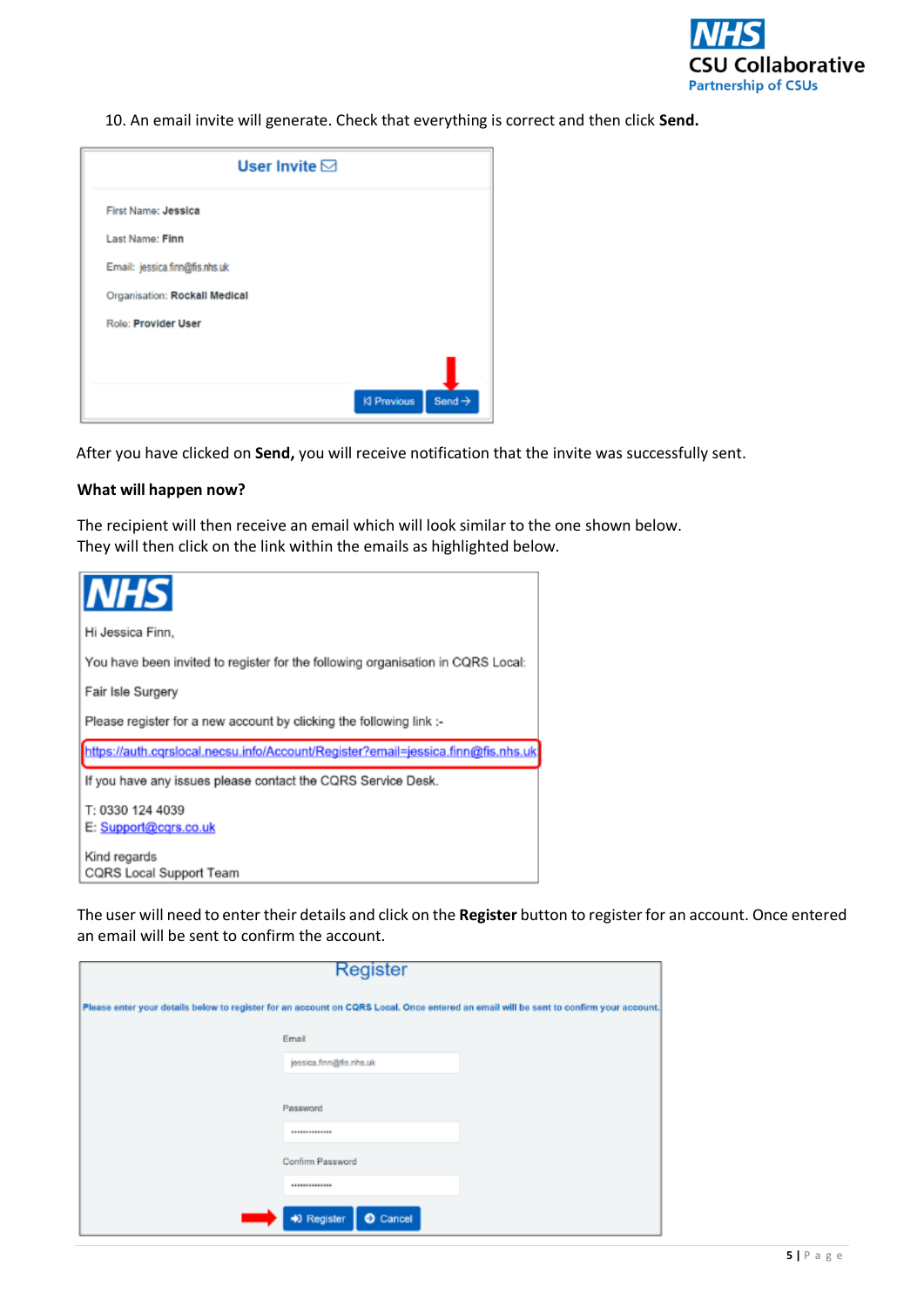

A message will then appear on-screen advising that an email was sent to the account to confirm it.

<span id="page-5-0"></span>Access to CQRS Local has now been granted and the user should now be able to log in.

# 4. Registering for an account

Before registering for an account, it is important to read the comment please read the *Important Commissioner* Note in section 1.

Any user who wishes to register for an account can follow the below instructions.

#### 1. Click on the **Register** button.

| <b>Log in to CQRS Local</b> |                          |
|-----------------------------|--------------------------|
| Email                       | Usemame                  |
| Password                    | Password                 |
|                             | Remember Me              |
|                             | +0 Login<br>Register     |
|                             | Forgotten Password?<br>a |

You will then be directed to the Registration page.

2. Enter in your email address.

3. Next is to enter in your ODS code (Organisation Data Service). If this is something you are unsure of, you can type in the name of the GP practice into the Organisation field.

| Please enter your details below to register for an account on CQRS Local        |          |  |
|---------------------------------------------------------------------------------|----------|--|
| Once your request is approved you will receive an email to confirm your account |          |  |
| Email                                                                           |          |  |
| jessica.finn@fis.nhs.uk                                                         |          |  |
| Only NHS.UK emails are accepted                                                 |          |  |
| ODS Code                                                                        |          |  |
|                                                                                 | Q Search |  |
| Unique organisation code, ie: XX1234                                            |          |  |
| Organisation                                                                    |          |  |
| Tyne Surgery                                                                    |          |  |
|                                                                                 | Next DI  |  |

- 4. Once you have done this, click on the **Next** button.
- 5. Now select the role you will undertake followed by your first and last name.

6. Finally, click on the R**egister** button. Once your request is approved you will receive an email to confirm your account.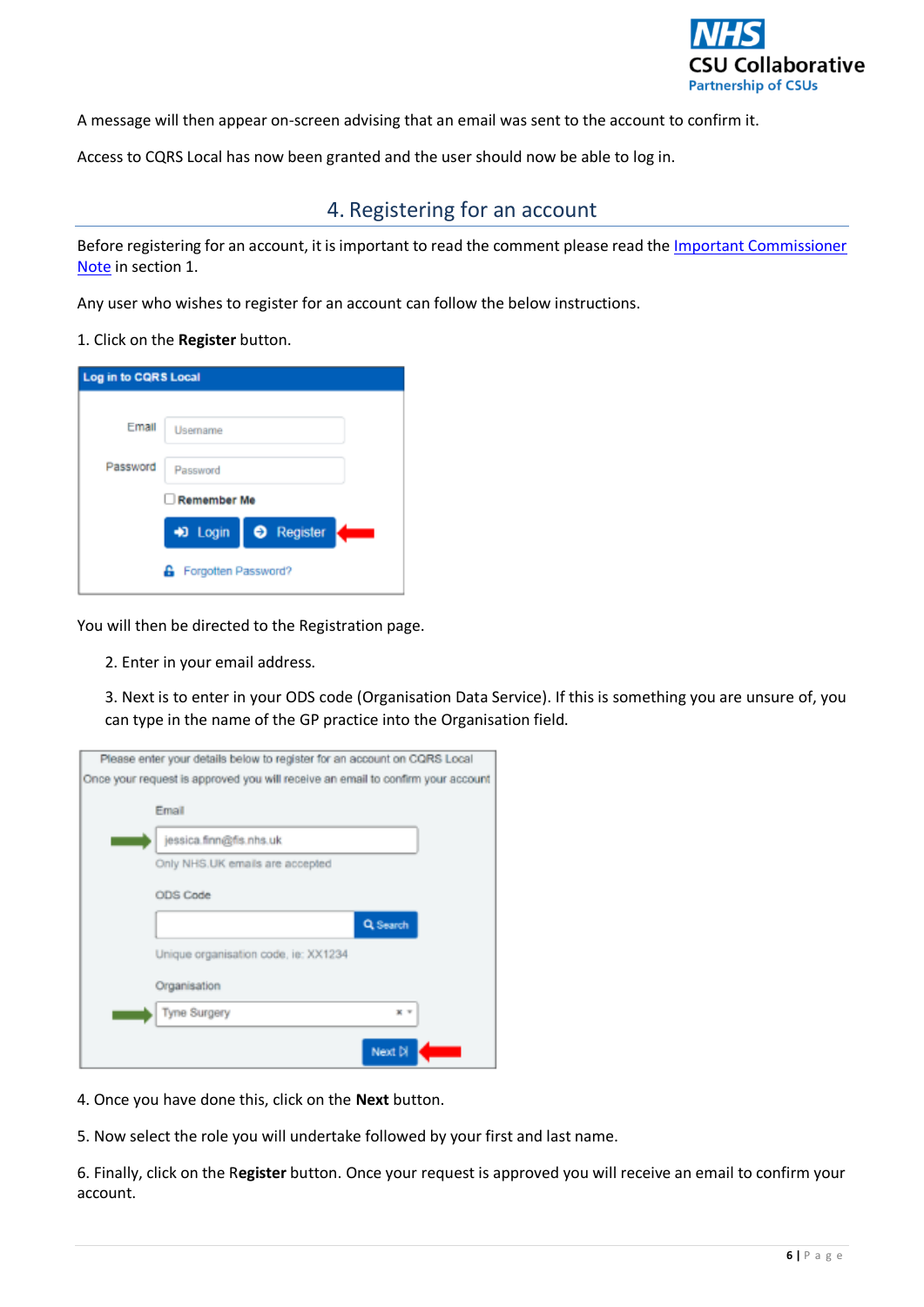

|                                                        | <b>Register</b>                                                                 |          |
|--------------------------------------------------------|---------------------------------------------------------------------------------|----------|
|                                                        | Please enter your details below to register for an account on CQRS Local        |          |
| Organisation role                                      | Once your request is approved you will receive an email to confirm your account |          |
| Provider Approver<br>Provider Finance<br>Provider User |                                                                                 |          |
| First Name                                             | Last Name                                                                       |          |
| Jessica                                                | Finn:                                                                           |          |
| <b>KI Previous</b>                                     |                                                                                 | Register |

You will then receive the following on-screen message advising you that your request is currently under review. You will receive an email to the address you registered with once our review is complete.

# Thank you for registering with CQRS Local

Your request is currently under review. You will receive an email to the address you registered with once our review is complete.

#### **What will happen now?**

The Provider Approver at the practice you have requested to have access to will receive notification of your request. This will be via email and also sent as a notification to CQRS Local. The Provider Approver will then perform one of the following actions:

1. From the Approver's CQRS Local homepage, they will click on the Notifications menu tile or click on the Users menu tile.

## 2. Click on the **View** button.

| Home / Users             |                                |                  |                         |                               |               |
|--------------------------|--------------------------------|------------------|-------------------------|-------------------------------|---------------|
| 10<br>#<br>٠             | Search First Name or Last Name | $\boxdot$ Invite |                         |                               |               |
| <b>Organisation Name</b> | <b>First Name</b>              | <b>Last Name</b> | Email                   | <b>Status</b>                 | <b>Action</b> |
| <b>Tyne Surgery</b>      | Jessica                        | Finn             | jessica.finn@fis.nhs.uk | <b>Pending Access Request</b> | <b>View</b>   |

3. Alternatively if you have accessed this via your Notifications menu tile they will then click on the **Review**  button to see the request.

| <b>Home / Notifications</b> |      |                                                                                      |               |
|-----------------------------|------|--------------------------------------------------------------------------------------|---------------|
| <b>Notifications</b>        |      |                                                                                      |               |
| Date & Time                 | Type | Name                                                                                 | <b>Action</b> |
|                             |      | 02/06/2021 12:31 Request for New User Account New user created- 17231- Provider User | Review        |

4. The details of the request will then be presented to you. Click **Approve** or **Reject** (if your decision was to reject the request, you will need to state a reason why).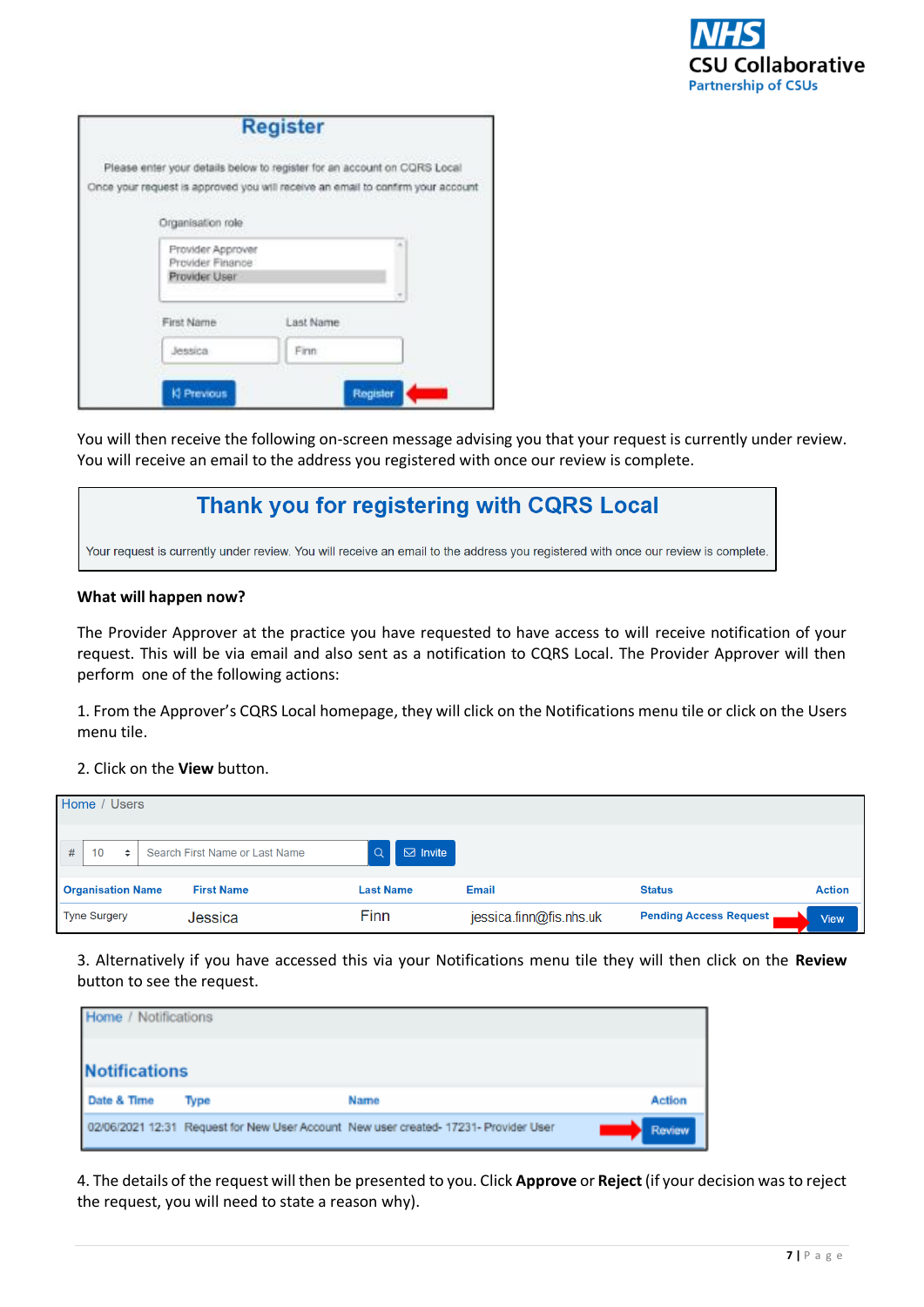

#### 5. Lastly, click on the **Confirm** button.

| <b>Details for Jessica Finn</b>                                                                            |                                                |                                        |                         |  |  |
|------------------------------------------------------------------------------------------------------------|------------------------------------------------|----------------------------------------|-------------------------|--|--|
|                                                                                                            | <b>Outstanding Request For Additional Role</b> |                                        |                         |  |  |
| Date                                                                                                       | Role                                           | <b>Reason for Role</b>                 |                         |  |  |
| 02 Jun 2021                                                                                                | ProviderUser                                   | New account request- self registration |                         |  |  |
| Approve<br>Reject<br>Confirm <b>C</b><br><b>First Name</b><br><b>Last Name</b><br>Email<br><b>Username</b> |                                                |                                        |                         |  |  |
| jessica.finn@fis.nhs.uk                                                                                    | Jessica                                        | Finn                                   | jessica.finn@fis.nhs.uk |  |  |
| Email Confirmed                                                                                            |                                                |                                        |                         |  |  |
| Access Denied                                                                                              |                                                |                                        |                         |  |  |

6. You will then receive an email to thank you for registering for CQRS Local. Within the email will contain a secure login link which when clicked on will take you to the CQRS Local login page where you will be able to set your password.

## 5. Resetting Your Password

<span id="page-7-0"></span> $\mathbf i$ Password re-sets are self-service and must be done by the user themselves. You can reset this from the main screen. You would only need to ring the service desk if you've forgotten both your username and password.

1. From your Home page, click on the **View My Profile** icon.



#### 2. Click on the **View My Profile** button.



3. Click on the **User Details** menu tile.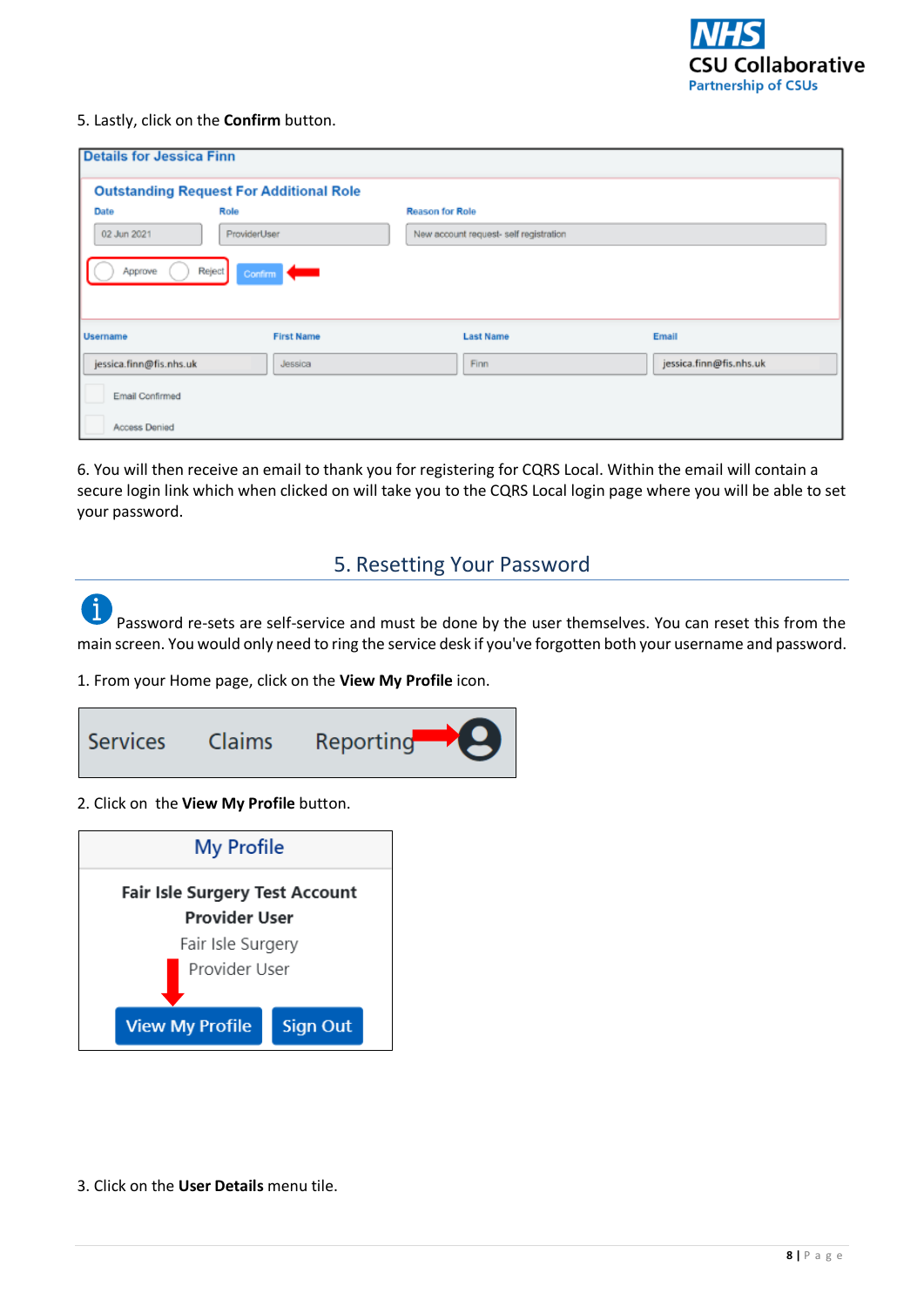

| <b>User Details</b>                                    |
|--------------------------------------------------------|
| Change Password, View and<br>edit User Account Details |

4. From the User Details section, click on **Change Password**.

| First Name                 | Last Name      |
|----------------------------|----------------|
| Tyne Surgery               | Provider Admin |
| User Name                  | Email          |
| Admin.                     | Admin.         |
| B Edit   P Change Password |                |

5. Type in your current password and then type on your new password and then confirm it.

Please note: Passwords must be at least 8 characters and contain all of the following: upper case (A-Z), lower case (a-z), number (0-9) and special character (e.g. !@#\$%^&\*)

6. Lastly, when you have completed this, click on the **Update Password** button.

| <b>Change Password</b>   |
|--------------------------|
| <b>Current Password</b>  |
|                          |
| New Password             |
| **************           |
| Confirm New Password     |
|                          |
| <b>D</b> Update Password |
| <b>My Profile</b>        |

## 6. Forgotten Password

<span id="page-8-0"></span>All password resets are self-service – you can reset this from the main screen. You would only need to ring the service desk if you've forgotten both your username and password.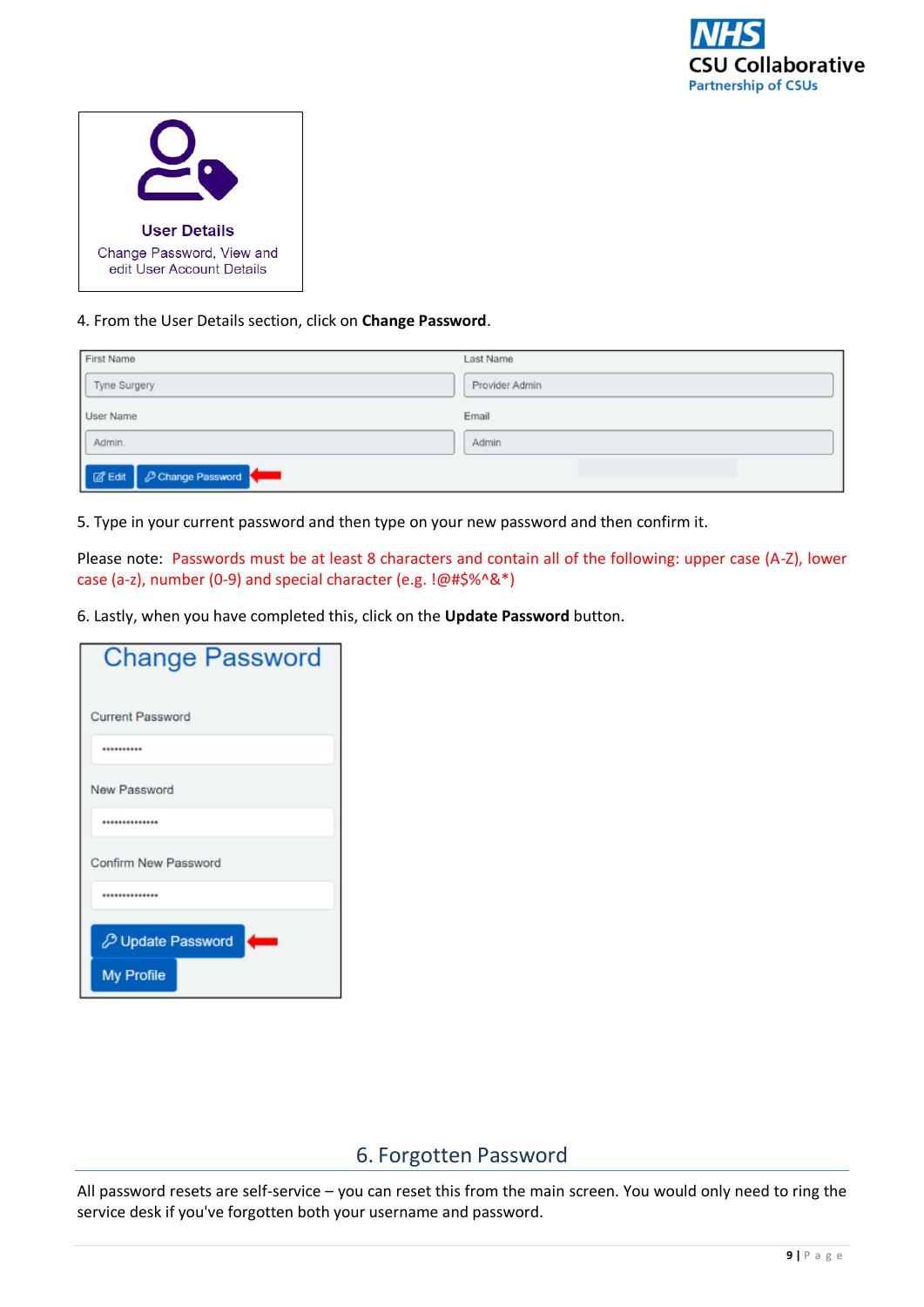

1. If you have forgotten your password, click on the **Forgotten Password** link. You will be presented with the following screen.

| Log in to CQRS Local |                       |  |
|----------------------|-----------------------|--|
| Email                | Username              |  |
| Password             | Password              |  |
| Remember Me          |                       |  |
|                      | D Login   O Register  |  |
|                      | 6 Forgotten Password? |  |

2. Enter the email address that your account was registered with and click on the **Submit** button. When you reccieve your email from CQRS Local, follow the steps.

| <b>Forgot Password</b> |                                                                              |  |  |
|------------------------|------------------------------------------------------------------------------|--|--|
|                        | Enter your email address and you will be sent a link to reset your password. |  |  |
|                        | Email                                                                        |  |  |
|                        | jessica.finn@fis.nhs.uk                                                      |  |  |
|                        | <b>Submit</b><br>Cancel                                                      |  |  |

# 7. Forgotten User Name

<span id="page-9-0"></span>Your Username is always your email address. Please speak with your manager if you need to be reminded what your email address is. If you require further assistance with this, please call the Service Desk on 0330 124 4039.

# 8. Requesting Access / Approving Access

<span id="page-9-1"></span>This section is for a user who wishes to request an additional role. This could be access to a Commissioning Organisation or a GP practice.

- 1. Click on the **View My Profile** icon located at the very right upper part of your screen.
- 2. Next is to click on the **View My Profile** button.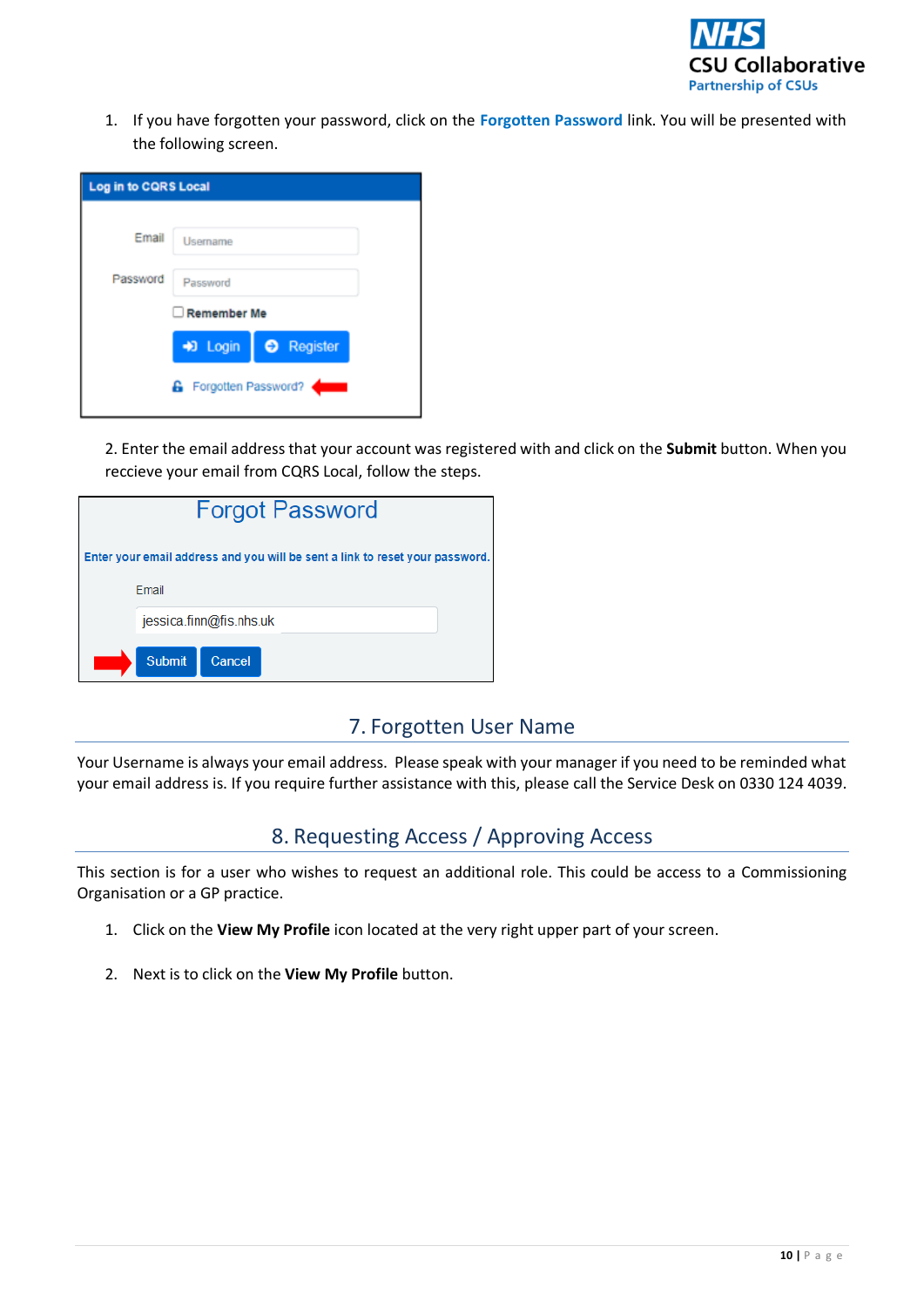

| <b>Services</b>                | <b>Claims</b>          | Reporting       |  |
|--------------------------------|------------------------|-----------------|--|
|                                | <b>My Profile</b>      |                 |  |
| Fair Isle Surgery Test Account |                        |                 |  |
| <b>Provider User</b>           |                        |                 |  |
| Fair Isle Surgery              |                        |                 |  |
| Provider User                  |                        |                 |  |
|                                | <b>View My Profile</b> | <b>Sign Out</b> |  |

3. From your My Profile screen, click on the **Request Access** menu tile (This is also available by clicking on the Available Roles menu tile followed by clicking on the Request Access link).



4. Carefully type the exact name of the organisation into the search box and click on the organisation name when it is highlighted in blue.

5. Click on the **Next** button.



6. The next page will then ask you to select your role at your chosen organisation along with a reason.

7. Once you have completed this section, click on the **Next** button to proceed.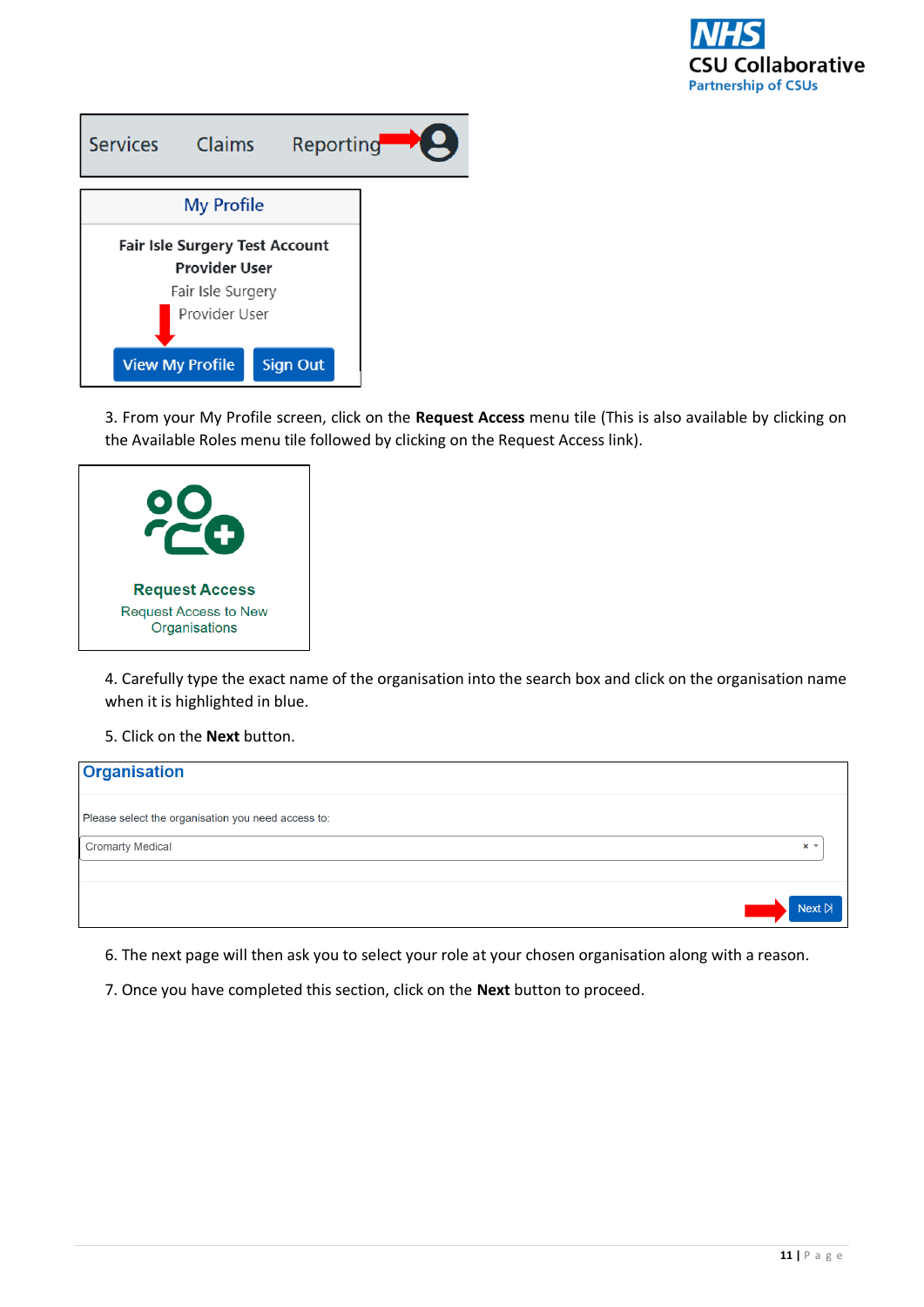

| <b>Role</b>                                                                                                            |            |               |
|------------------------------------------------------------------------------------------------------------------------|------------|---------------|
| Please select a role at: Cromarty Medical                                                                              |            |               |
| <b>Provider Approver</b>                                                                                               |            |               |
| <b>Provider Finance</b>                                                                                                |            |               |
| <b>Provider User</b>                                                                                                   |            |               |
| Reason For Role                                                                                                        |            |               |
| I will be working at your site for 2 days a week and will require Provider User access to assist you with your claims. |            |               |
| Explain reason for role. maximum 250 letters.                                                                          |            |               |
|                                                                                                                        |            |               |
|                                                                                                                        | K Previous | Next <b>D</b> |

8. Next is to confirm that you are happy with the information which you be submitting.

9. Finally, click on the **Send** button.

| <b>Access Request ⊠</b>                                                                                                                    |                    |
|--------------------------------------------------------------------------------------------------------------------------------------------|--------------------|
| First Name: Fair Isle Surgery Test Account                                                                                                 |                    |
| Last Name: Provider Admin                                                                                                                  |                    |
| Email: Admin.UATP6@nhs.fake                                                                                                                |                    |
| Organisation: Cromarty Medical                                                                                                             |                    |
| Role: Provider User                                                                                                                        |                    |
| Reason for request: I will be working at your site for 2 days a week and will require Provider User access to assist you with your claims. |                    |
|                                                                                                                                            |                    |
| K Previous                                                                                                                                 | Send $\rightarrow$ |

You will then receive a notification that your request for access was successfully submitted.

You can check to see the status of your access request by following these steps:

10. Click on the **View My Profile** icon located at the very right upper part of your screen.

11. Next is to click on the **View My Profile** button.

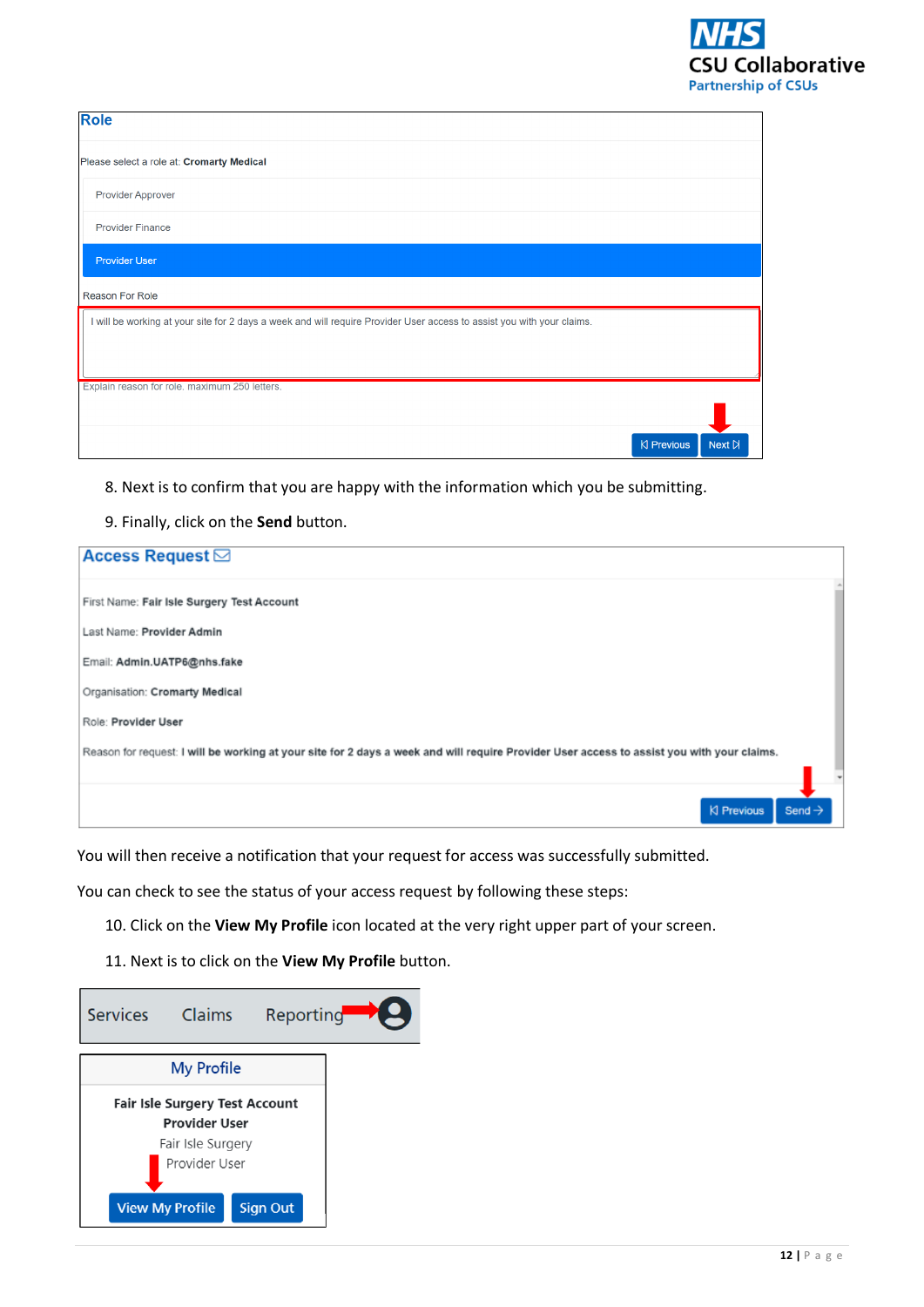

- 12. Click on the **Available Roles** menu tile.
- 13. You will then see that your status is currently Pending.

| Organisation             | Role                     | <b>Status</b> | <b>Action</b>             |
|--------------------------|--------------------------|---------------|---------------------------|
| <b>Fair Isle Surgery</b> | <b>Provider Approver</b> | Active role   | 区                         |
| Cromarty Medical         | <b>Provider User</b>     | Pending       | $\infty$<br><b>B</b><br>◬ |

14. Should you decide to withdraw the request, you can do this by clicking on the red **Withdraw** icon.



**What will happen now?** 

After you sent your request off to the organisation the Approver there will need to log in to CQRS Local and approve your request. This is done by:

- 1. Clicking on the **Users** menu tile from the homepage.
- 2. Looking for the organisation that has a status of Pending Access Request and clicking on **View**.

| <b>Organisation Name</b> | <b>First Name</b>                    | <b>Last Name</b>        | <b>Email</b>           | <b>Status</b>                 | <b>Action</b> |
|--------------------------|--------------------------------------|-------------------------|------------------------|-------------------------------|---------------|
| <b>Fair Isle Surgery</b> | Fair Isle Surgery Test Account       | Provider Admin          | Admin.UATP6@nhs.fake   | <b>Pending Access Request</b> | <b>View</b>   |
| <b>Cromarty Medical</b>  | <b>Cromarty Medical Test Account</b> | Provider Admin          | Admin.UATP3@nhs.fake   |                               | <b>View</b>   |
| <b>Cromarty Medical</b>  | <b>Cromarty Medical Test Account</b> | <b>Provider Finance</b> | Finance.UATP3@nhs.fake |                               | <b>View</b>   |
| <b>Cromarty Medical</b>  | <b>Cromarty Medical Test Account</b> | <b>Provider User</b>    | User.UATP3@nhs.fake    |                               | <b>View</b>   |

3. Next you will need to verify the name and either **Approve** or **Reject.** (if your decision was to reject the request, you will need to state a reason why).

## 4. Lastly, click on the **Confirm** button.

| Details for Fair Isle Surgery Test Account Provider Admin |                                                                                                                                        |                  |                      |  |  |  |
|-----------------------------------------------------------|----------------------------------------------------------------------------------------------------------------------------------------|------------------|----------------------|--|--|--|
| <b>Outstanding Request For Additional Role</b>            |                                                                                                                                        |                  |                      |  |  |  |
| Date                                                      | Role<br><b>Reason for Role</b>                                                                                                         |                  |                      |  |  |  |
| 02 Jun 2021                                               | ProviderUser<br>I will be working at your site for 2 days a week and will require Provider User access to assist you with your claims. |                  |                      |  |  |  |
| Reject<br>Confirm <b>Confirm</b><br>Approve               |                                                                                                                                        |                  |                      |  |  |  |
| <b>Username</b>                                           | <b>First Name</b>                                                                                                                      | <b>Last Name</b> | Email                |  |  |  |
| Admin.UATP6@nhs.fake                                      | Fair Isle Surgery Test Account                                                                                                         | Provider Admin   | Admin.UATP6@nhs.fake |  |  |  |

5. The user who requested the access will now see that it is no longer Pending.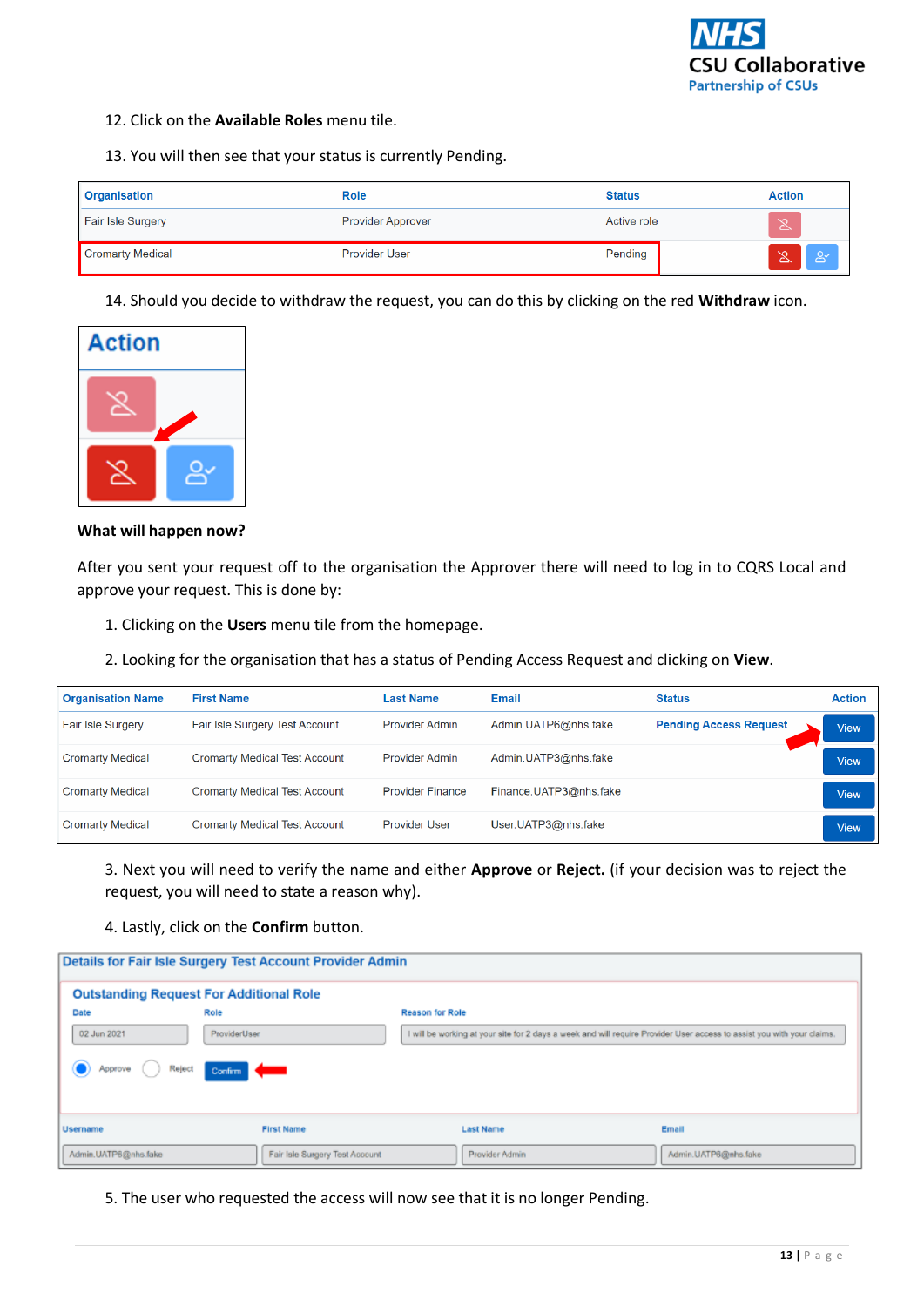

| <b>Organisation</b>      | Role                     | <b>Status</b> | <b>Action</b>     |
|--------------------------|--------------------------|---------------|-------------------|
| <b>Fair Isle Surgery</b> | <b>Provider Approver</b> | Active role   | $\infty$<br>◬     |
| <b>Cromarty Medical</b>  | <b>Provider User</b>     |               | $\sim$<br>BY<br>◠ |

6. The user who requested the access will know that it has been Approved when they next log in to CQRS Local. Their screen will show that multiple roles are available and therefore they will need to select the appropriate one before clicking on the **Confirm** button.

| <b>Multiple Roles Are Available</b>               |                          |               |  |  |
|---------------------------------------------------|--------------------------|---------------|--|--|
| Please select your preference from the list below |                          |               |  |  |
| <b>Organisation</b>                               | Role                     | <b>Select</b> |  |  |
| <b>Fair Isle Surgery</b>                          | <b>Provider Approver</b> |               |  |  |
| <b>Cromarty Medical</b>                           | Provider User            |               |  |  |
|                                                   |                          | Confirm       |  |  |

# 9. Changing User Roles

<span id="page-13-0"></span>This would be for example if a practice changed from a single-level approval to a multi-level approval, which would mean that the Practice Manager would be defaulted to a Provider User and would therefore require an upgrade of role to Provider Approver.

The user will need to either contact their Commissioning Organisation or the Service Desk (details can be found i[n section 15\)](#page-16-0) to request that the current account is revoked. Once this has been revoked the user will then log into their account and request the new role. Please follow the instructions under [Requesting Access / Approving](#page-9-1)  [Access](#page-9-1) for guidance.

# 10. Disable Account

<span id="page-13-1"></span>Disabling an account - this is in effect an account deletion (their data is retained for audit reasons) so if they try to login into the application, they will be notified that their account has been disabled and therefore will be unable to access CQRS Local for all organisations they are registered at.

There are two ways in which this could be done. Firstly the user themselves could disable their own account, if for example they no longer required access. Secondly, this can be done by an Approver. We will look at both of these ways.

## Disabling your own account:

- 1. Click on the **View My Profile** icon located at the very right upper part of your screen.
- 2. Next is to click on the **View My Profile** button.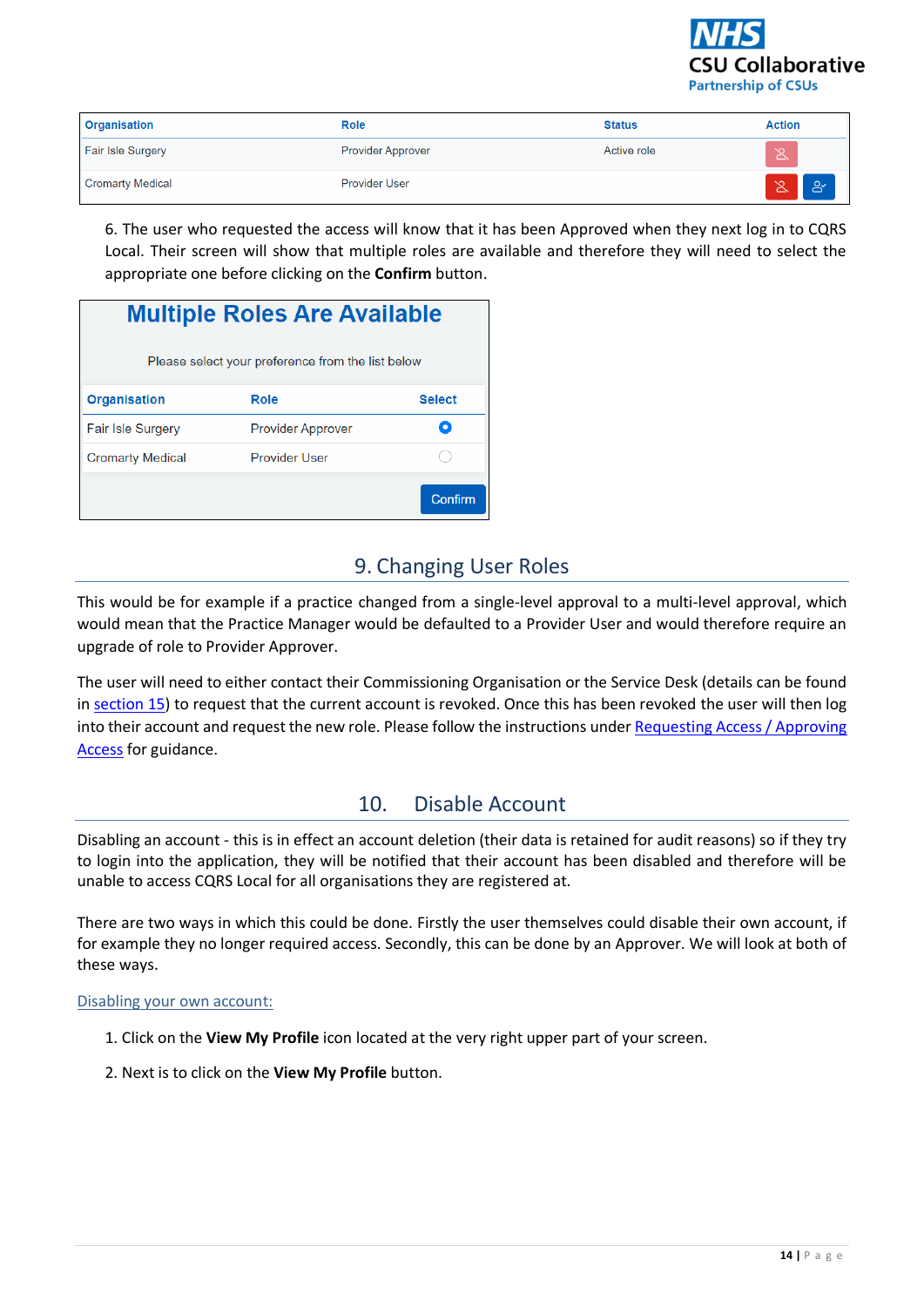

| <b>Services</b>                                               | <b>Claims</b>          | Reporting       |  |
|---------------------------------------------------------------|------------------------|-----------------|--|
|                                                               | <b>My Profile</b>      |                 |  |
| <b>Fair Isle Surgery Test Account</b><br><b>Provider User</b> |                        |                 |  |
| Fair Isle Surgery                                             |                        |                 |  |
| Provider User                                                 |                        |                 |  |
|                                                               | <b>View My Profile</b> | <b>Sign Out</b> |  |

3. Click on the **Disable Account** menu tile.



- 4. Click the **Disable Account** button.
- 5. Finally, click the **Confirm Disable** button.



You will then receive a message on screen message advising you that you do not have permission to view the page. At this point you will need to click on the sign out button and log back in again.

## Approver disabling an account:

- 1. From the CQRS Local homepage, click on the **Users** menu tile.
- 2. Find the user whose account you wish to disable and click on the **View** button.
- 3. Scroll down to the bottom of the screen and click on the blue **Disable Account** button.
- 4. You will then be required to select a reason for disabling the account. There will be 3 options which are: Left organisation, moved to another organisation or other. If you select Other, you will be required to provide a reason why up to a maximum of 250 letters.
- 5. Lastly, click **Confirm** to complete this process.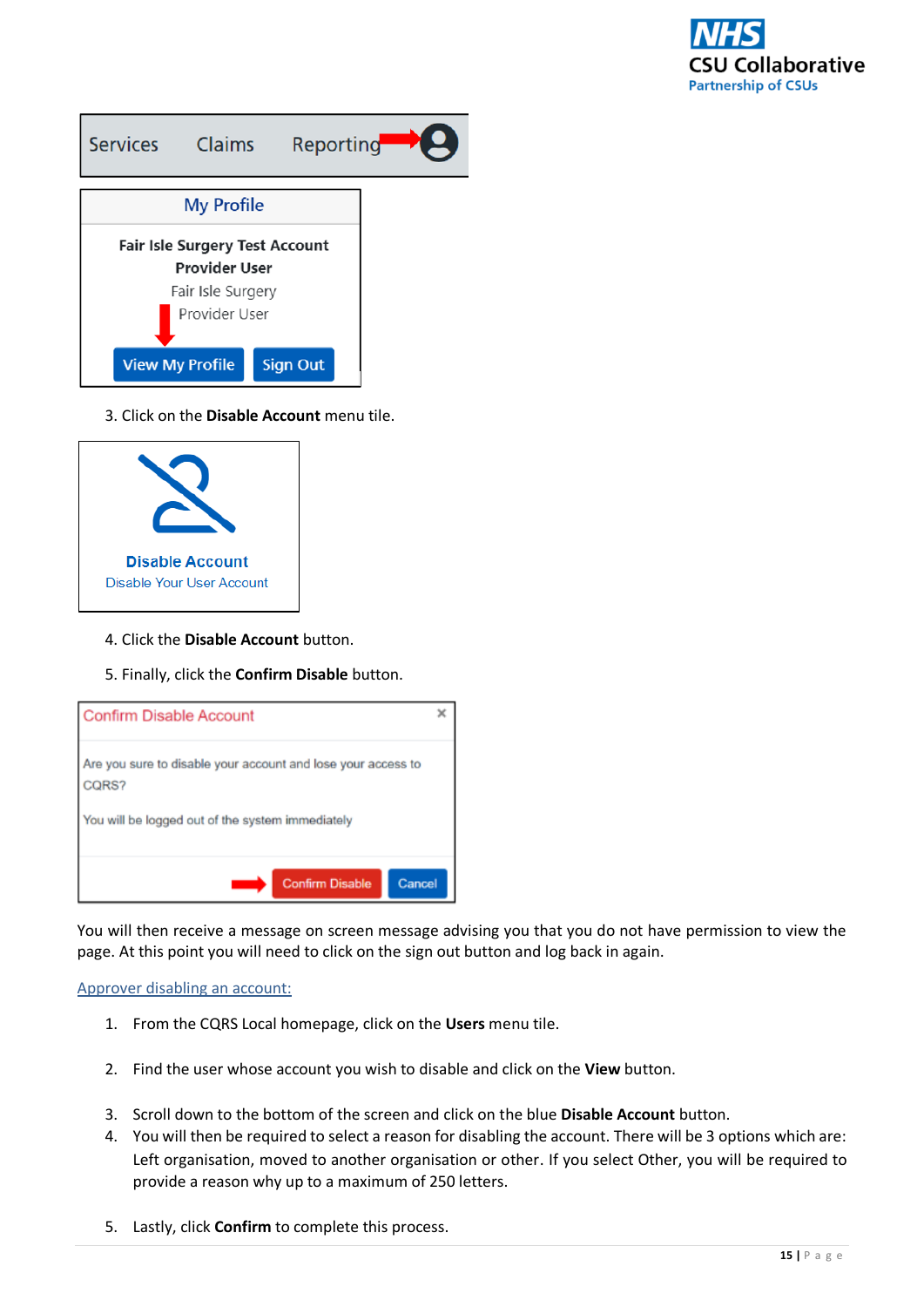

<span id="page-15-0"></span>Please note: Once a user account is **disabled**, the user will no longer be able to have access to CQRS Local but all associated data will be held for a retention period for audit purposes.

## 11. Re-enabling Account Access

- 1. From the CQRS Local homepage, click on the **Users** menu tile.
- 2. Find the user whose account you wish to disable and click on the **View** button.
- 3. Scroll down to the bottom of the screen and click on the blue **Enable Account** button.
- <span id="page-15-1"></span>4. Click the **Confirm** button.

# 12. Revoking an Account

Revoking an account is when you remove all the roles associated to the account so a user will be able to login using their credentials and will still be able to get to My Profile page and then can request access to another organisation.

- 1. From the CQRS Local homepage, click on the **Users** menu tile.
- 2. Find the user whose account you wish to disable and click on the **View** button.
- 3. Scroll down to the bottom of the screen and click on the red **Revoke** button.
- <span id="page-15-2"></span>4. Click the **Confirm** button.

## 13. Locked out Accounts

## <span id="page-15-3"></span>Information coming soon

## 14. Stopping/Setting up Email Notifications

To set up or stop email notifications, please follow the below process.

1. Click on the **View My Profile** icon located at the very right upper part of your screen.

| <b>Services</b>                | <b>Claims</b>          | Reporting       |  |
|--------------------------------|------------------------|-----------------|--|
|                                | <b>My Profile</b>      |                 |  |
| Fair Isle Surgery Test Account |                        |                 |  |
| <b>Provider User</b>           |                        |                 |  |
| Fair Isle Surgery              |                        |                 |  |
| Provider User                  |                        |                 |  |
|                                | <b>View My Profile</b> | <b>Sign Out</b> |  |

- 2. Next is to click on the **View My Profile** button.
- 3. Click on the **Notification Settings** menu tile.